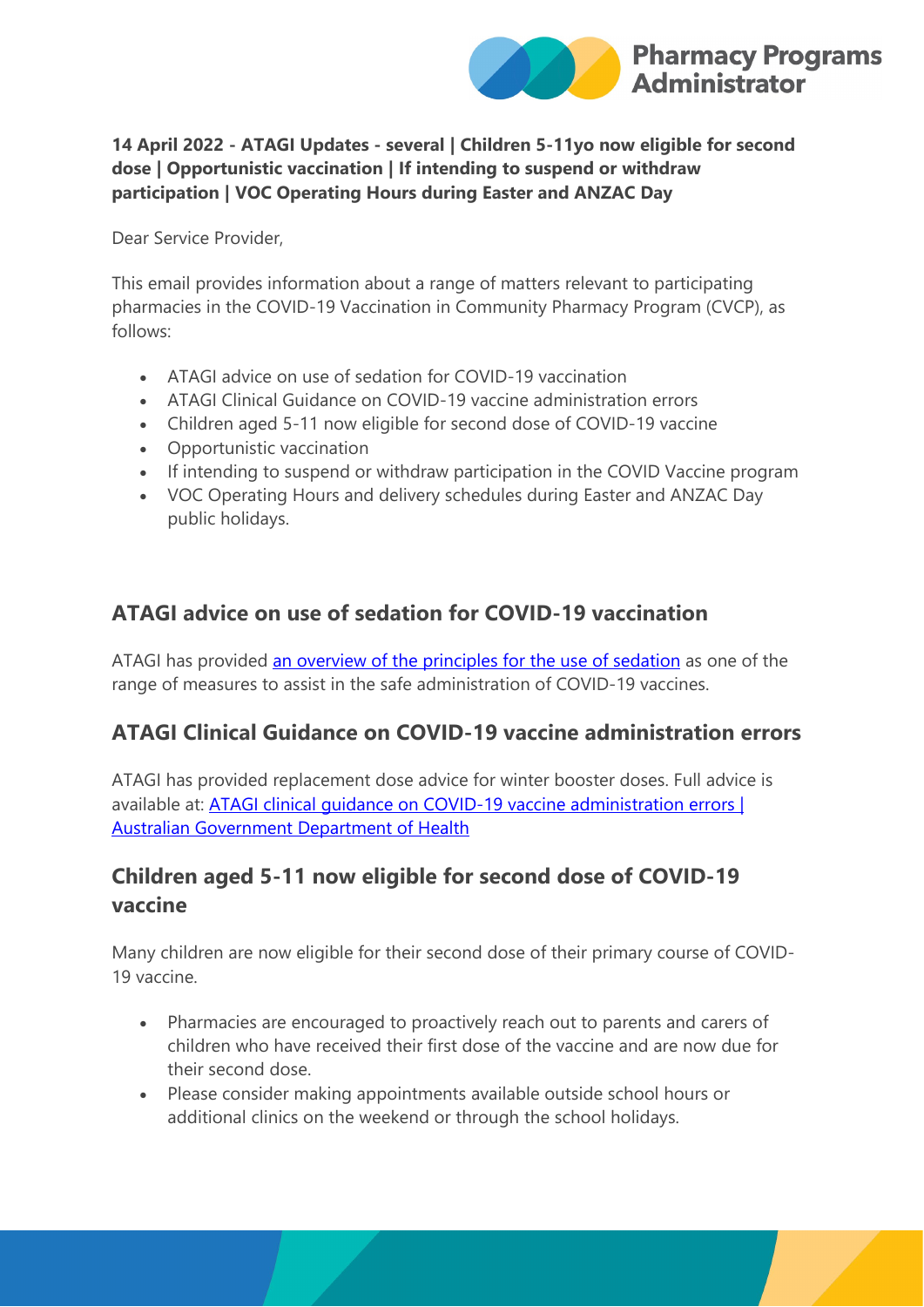

## **Opportunistic vaccination**

Please continue to utilise the opportunity to conduct whole-family vaccination appointments where available such as booking in adults for their boosters along with their children for their COVID-19 vaccine. Where possible, we would encourage pharmacies to directly reach out to patients not already booked in to support this booking as soon as possible.

# **If intending to suspend or withdraw participation in the COVID Vaccine program**

Pharmacies wanting to withdraw from the COVID Vaccination Program or from administering selected vaccines must inform their intent.

The Taskforce is appreciative of the role community pharmacies play in the COVID vaccination rollout. We understand not all pharmacies have the workforce to sustain ongoing administration of COVID vaccines. If your pharmacy is in this position, **please inform us of your intent to either suspend or withdraw from the program or amend the vaccines you will be administering by contacting** [pcdvcf@health.gov.au.](mailto:pcdvcf@health.gov.au)

# **VOC Operating Hours and delivery schedules during Easter and ANZAC Day public holidays**

From Sunday 3 April 2022, the **Vaccine Operations Centre (VOC) operating hours** changed to the following:

| Day               | <b>AEST</b> | <b>AWST</b> |
|-------------------|-------------|-------------|
| Monday – Thursday | $7am - 8pm$ | $5am - 6pm$ |
| Friday            | $7am - 9pm$ | $5am - 7pm$ |
| Saturday – Sunday | $8am - 7pm$ | $6am - 5pm$ |

VOC operating hours will change during the **Easter and ANZAC Day public holidays**:

| <b>Date</b>               | <b>Public Holiday</b> | <b>VOC Opening Hours</b> |
|---------------------------|-----------------------|--------------------------|
| 15/04/22                  | Good Friday           | 9am - 6pm AEST           |
| 16/04/22                  | Easter Saturday       | 9am - 6pm AEST           |
| 17/04/22                  | Easter Sunday         | 9am - 6pm AEST           |
| 18/04/22<br>Easter Monday |                       | 9am - 6pm AEST           |
| 25/04/22                  | <b>ANZAC Day</b>      | 9am - 6pm AEST           |